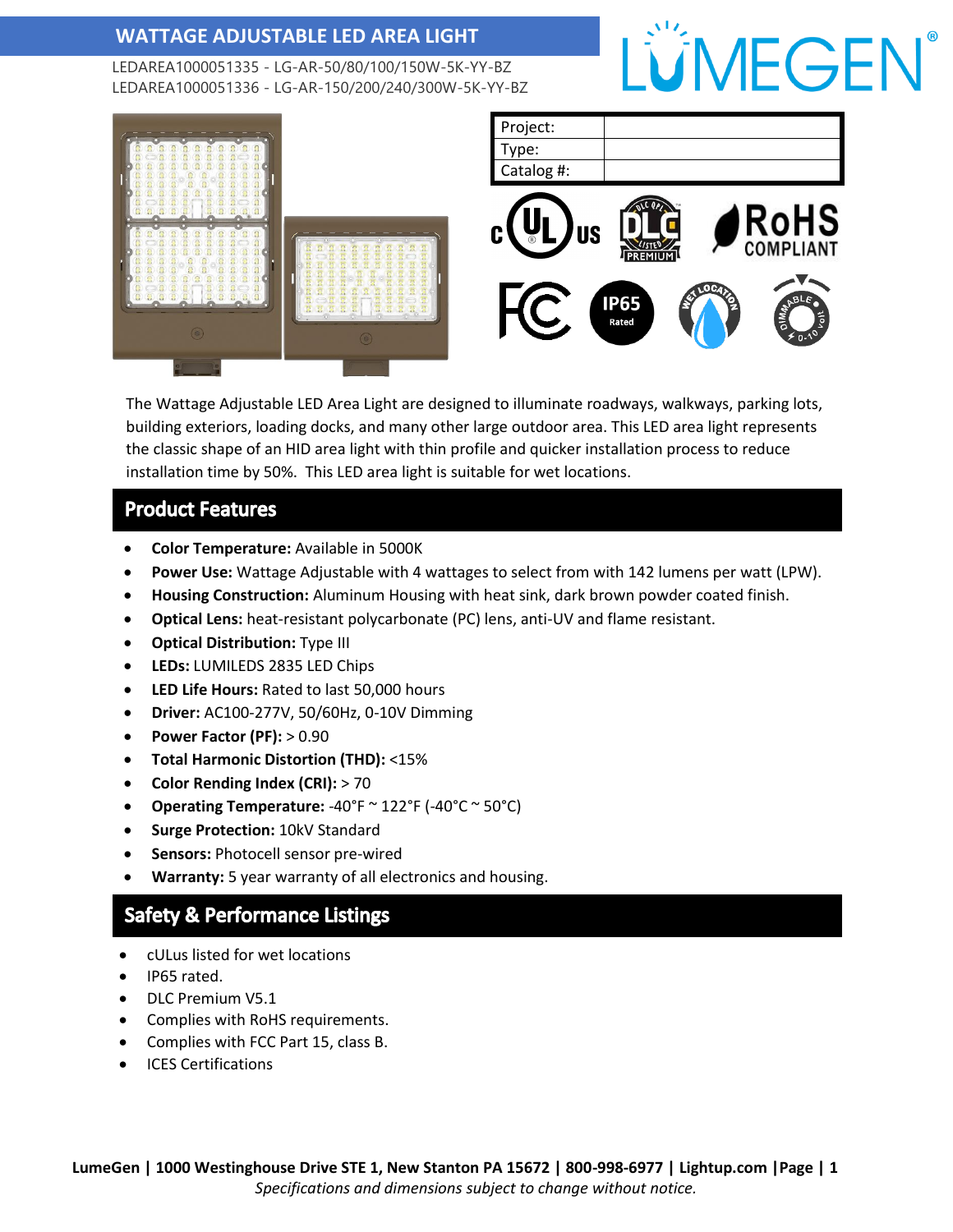LEDAREA1000051335 - LG-AR-50/80/100/150W-5K-YY-BZ LEDAREA1000051336 - LG-AR-150/200/240/300W-5K-YY-BZ

## LÜMEGEN®

#### **Dimensions (without mounts)**







LEDAREA1000051336

LG-AR-150/200/240/300W-5K-YY-BZ

LEDAREA1000051335

### **Electrical Specifications**

LG-AR-50/80/100/150W-5K-YY-BZ

| <b>SKU</b>        | Model                           | Watts           | Lumens                      | <b>LPW</b> |
|-------------------|---------------------------------|-----------------|-----------------------------|------------|
| LEDAREA1000051335 | LG-AR-50/80/100/150W-5K-YY-BZ   | 50/80/100/150   | 7050/11,280/14,100/21,150   | 142        |
| LEDAREA1000051336 | LG-AR-150/200/240/300W-5K-YY-BZ | 150/200/240/300 | 21,150/28,200/33,840/42,300 | 142        |

| <b>SKU</b>        | Model                           | Optics   | CCT   | Ra  | <b>Voltage</b> | <b>Dimming</b> |
|-------------------|---------------------------------|----------|-------|-----|----------------|----------------|
| LEDAREA1000051335 | LG-AR-50/80/100/150W-5K-YY-BZ   | Type III | 5000K | >70 | 100-277        | 0-10V/PWM/VR   |
| LEDAREA1000051336 | LG-AR-150/200/240/300W-5K-YY-BZ | Type III | 5000K | >70 | 100-277        | 0-10V/PWM/VR   |

#### **Photocell Sensor Option**



The built-in photocell eye is located under the circled black cap on the back of the light.

Remove cover to utilize built-in photocell function.

Leave cover in place to prevent photocell function.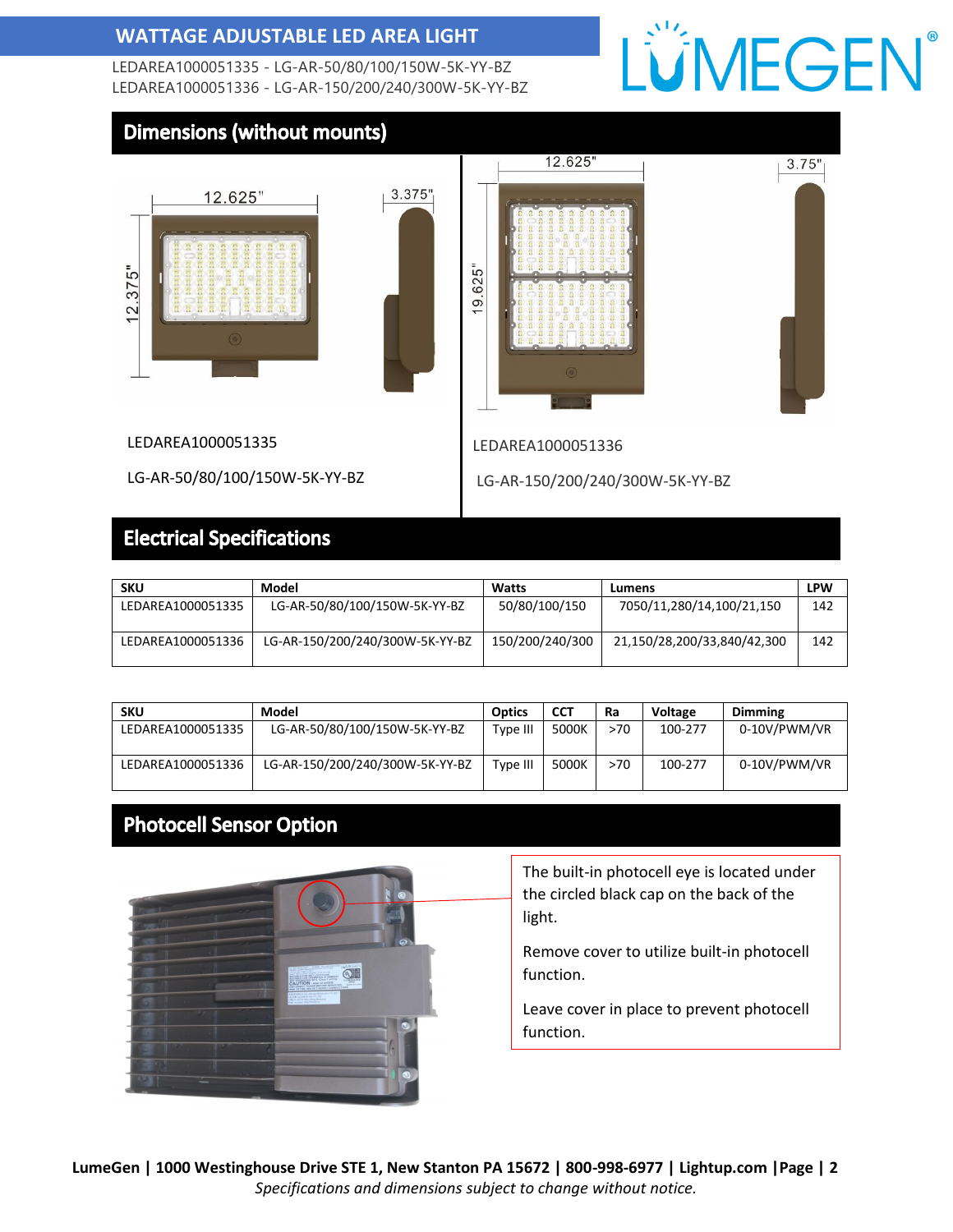LEDAREA1000051335 - LG-AR-50/80/100/150W-5K-YY-BZ LEDAREA1000051336 - LG-AR-150/200/240/300W-5K-YY-BZ

### LÜMEGEN®

#### **Wattage Adjustable Instructions**



The dip-switches to select wattage is located on the back of the light circled to the left.

See below diagrams for how to select wattages for each light.





#### **Photometrics**



### | Package Information

| Model                               | Master carton size (inch) |       |      | quantity/ | <b>Gross</b> |
|-------------------------------------|---------------------------|-------|------|-----------|--------------|
|                                     |                           | w     |      | carton    | weight(LBS)  |
| LG-AR-50/80/100/150W-<br>5K-YY-B7   | 14.76                     | 14.76 | 591  |           | 9.90         |
| LG-AR-150/200/240/300W-<br>5K-YY-BZ | 21 77                     | 14 76 | 6.30 |           | 16.06        |

#### **TYPE III**

**LumeGen | 1000 Westinghouse Drive STE 1, New Stanton PA 15672 | 800-998-6977 | Lightup.com |Page | 3** *Specifications and dimensions subject to change without notice.*